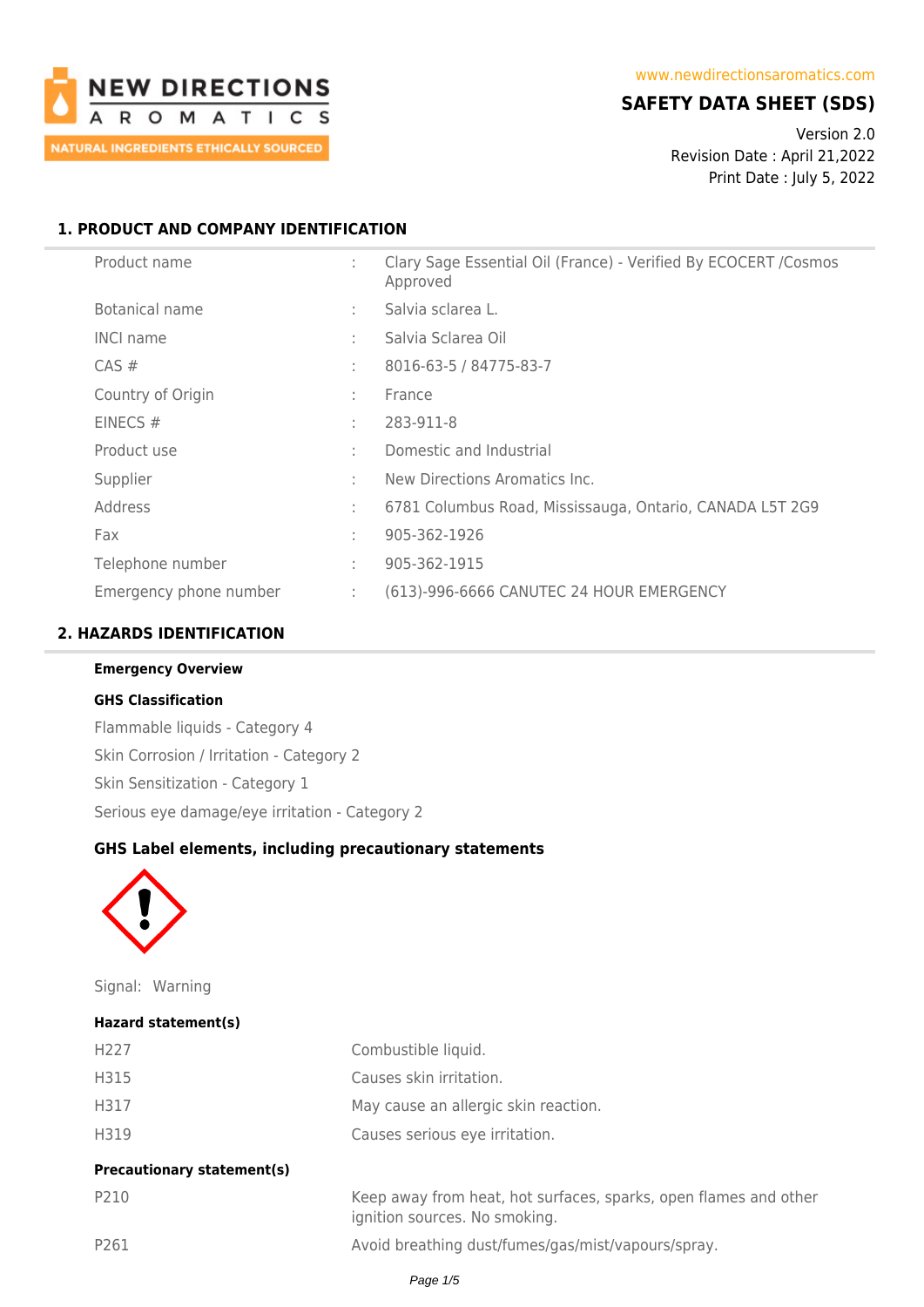| P264           | Wash skin thoroughly after handling.                                                                                                |
|----------------|-------------------------------------------------------------------------------------------------------------------------------------|
| P272           | Contaminated work clothing should not be allowed out of the workplace.                                                              |
| P273           | Avoid release to the environment.                                                                                                   |
| P280           | Wear protective gloves/protective clothing/eye protection/face protection.                                                          |
| P302+P352      | IF ON SKIN: Wash with plenty of water.                                                                                              |
| P305+P351+P338 | IF IN EYES: Rinse cautiously with water for several minutes. Remove<br>contact lenses if present and easy to do - continue rinsing. |
| P332+P313      | If skin irritation occurs: Get medical advice/attention.                                                                            |
| P333+P313      | If skin irritation or a rash occurs: Get medical advice/attention.                                                                  |
| P337+P313      | If eye irritation persists get medical advice/attention.                                                                            |
| P362           | Take off contaminated clothing.                                                                                                     |
| P363           | Wash contaminated clothing before reuse.                                                                                            |
| P370+P378      | In case of fire: Use appropriate extinguishers to extinguish.                                                                       |
| P403+P235      | Store in a well ventilated place. Keep cool.                                                                                        |
| P501           | Dispose of contents/container according to local regulations.                                                                       |

## **3. COMPOSITION / INFORMATION INGREDIENTS**

| <b>Product Name</b> | <b>CAS NO</b>          | EC NO     | <b>Concentration</b> |
|---------------------|------------------------|-----------|----------------------|
| Salvia Sclarea Oil  | 8016-63-5 / 84775-83-7 | 283-911-8 | $100\%$              |

#### **4. FIRST AID MEASURES**

#### **Eye contact**

Immediately flush eyes with plenty of cool water for at least 15 minutes. Get medical attention if irritation occurs.

#### **Skin contact**

Remove contaminated clothing. Wash area with soap and water. If irritation occurs, get medical attention.

#### **Inhalation**

If inhaled, removed to fresh air. Get medical attention if symptoms appear.

#### **Ingestion**

Rinse mouth with water (only if the person is conscious). Do not induce vomiting. Seek medical attention or contact local poison control center.

#### **5. FIRE FIGHTING MEASURES**

#### **Suitable extinguishing media**

Water spray, Alcohol resistant foam.

#### **Unsuitable extinguishing media**

Water jet.

#### **Special protective equipment and precautions for fire-fighters**

Wear proper protective equipment. Exercise caution when fighting any chemical fire. Co-ordinate firefighting measures to the fire surroundings. Do not allow firefighting water to enter drain or water courses. Collect contaminated firefighting water separately. Fight fire with normal precautions from a reasonable distance.

#### **Special hazards arising from the substance or its combustible products**

Hazardous decomposition products may be formed at extreme heat or if burned.

### **Resulting gases**

Carbon oxides.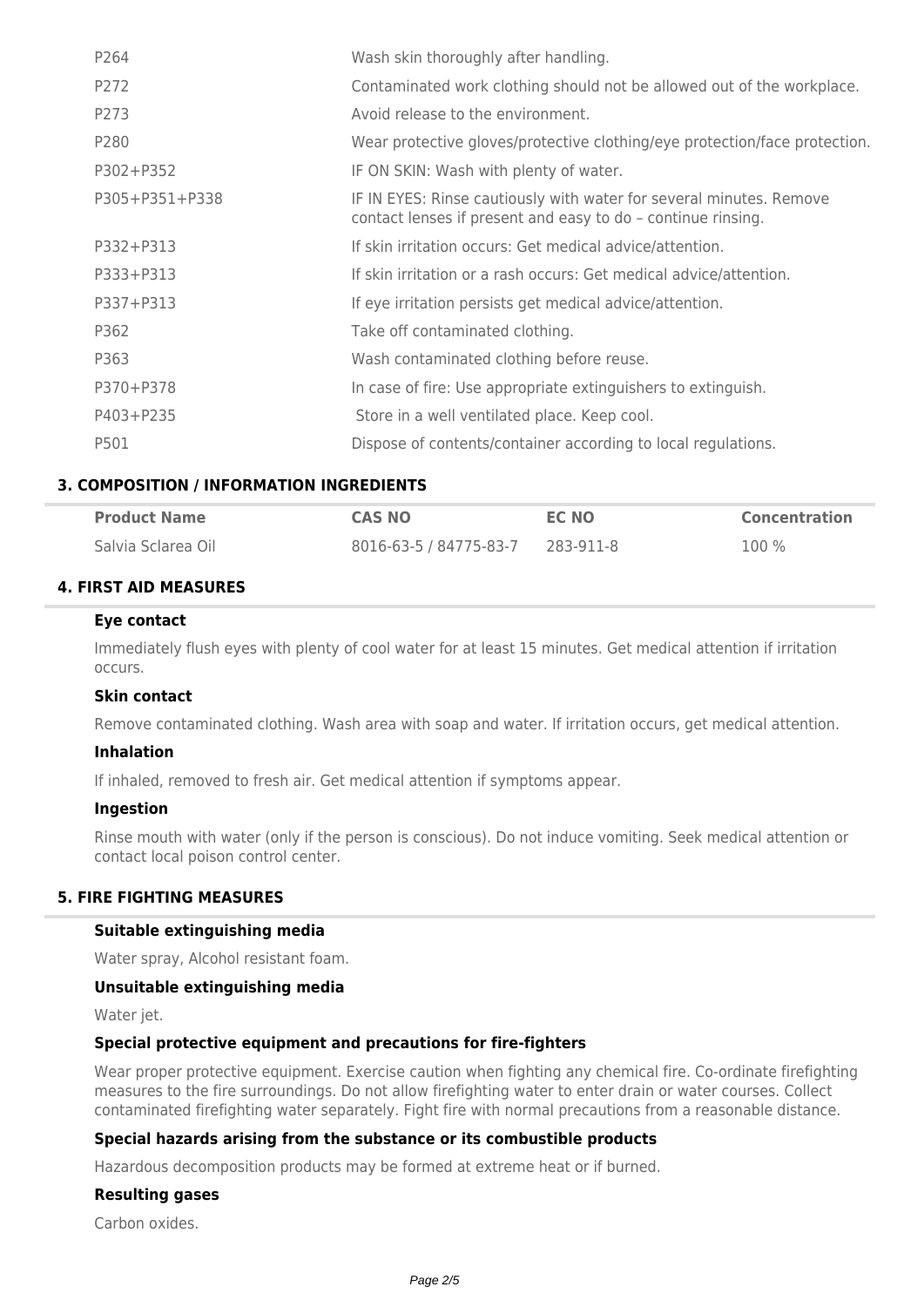#### **Personal precautions, protective equipment and emergency procedures.**

Equip clean crew with proper protection. Respiratory protection equipment may be necessary.

#### **Environmental precautions**

Prevent entry to sewers and public waters. Notify authorities if product enters sewers or public waters.

#### **Methods and materials for containment and cleaning up**

Clean up any spills as soon as possible, using an absorbent material to collect it. Use suitable disposal containers.

## **7. HANDLING AND STORAGE**

#### **Precautions for safe handling**

No direct lighting. No smoking. Ensure prompt removal from eyes, skin and clothing. Wash hands and other exposed areas with mild soap and water before eating, drinking or smoking and when leaving work. Handle in accordance with good industrial hygiene and safety procedures.

#### **Conditions for safe storage, including any incompatibilities**

Provide local exhaust or general room ventilation to minimize dust and/or vapour concentrations. Keep container closed when not in use.

## **8. EXPOSURE CONTROLS AND PERSONAL PROTECTION**

#### **Eyes**

Use tightly sealed goggles.

### **Skin**

If skin contact or contamination of clothing is likely, protective clothing should be worn. Use protective gloves.

#### **Respiratory**

In case of insufficient ventilation, wear suitable respiratory equipment.

### **9. PHYSICAL AND CHEMICAL PROPERTIES**

| Appearance       |   | Colorless to yellow-brown, often pale yellow clear liquid.        |
|------------------|---|-------------------------------------------------------------------|
| Odor             |   | Herbaceous with slight sweet floral note.                         |
| Flash point      |   | $84-86^{\circ}$ C                                                 |
| Relative density |   | 0.895 to 0.908 @ 20 °C                                            |
| Solubility (ies) |   | Soluble in upto three volumes of 80% ethanol. Insoluble in water. |
| Refractive index | ÷ | 1.456 to 1.466 @ 20 $^{\circ}$ C                                  |
| Optical rotation |   | $-26^{\circ}$ to $-12^{\circ}$ @ 20 $^{\circ}$ C                  |

### **10. STABILITY AND REACTIVITY**

#### **Reactivity**

This material presents no significant reactivity hazard.

#### **Chemical stability**

Chemically stable.

#### **Possibility of hazardous reactions**

Hazardous polymerization will not occur.

### **Conditions to avoid**

Avoid sparks, flame and other heat sources.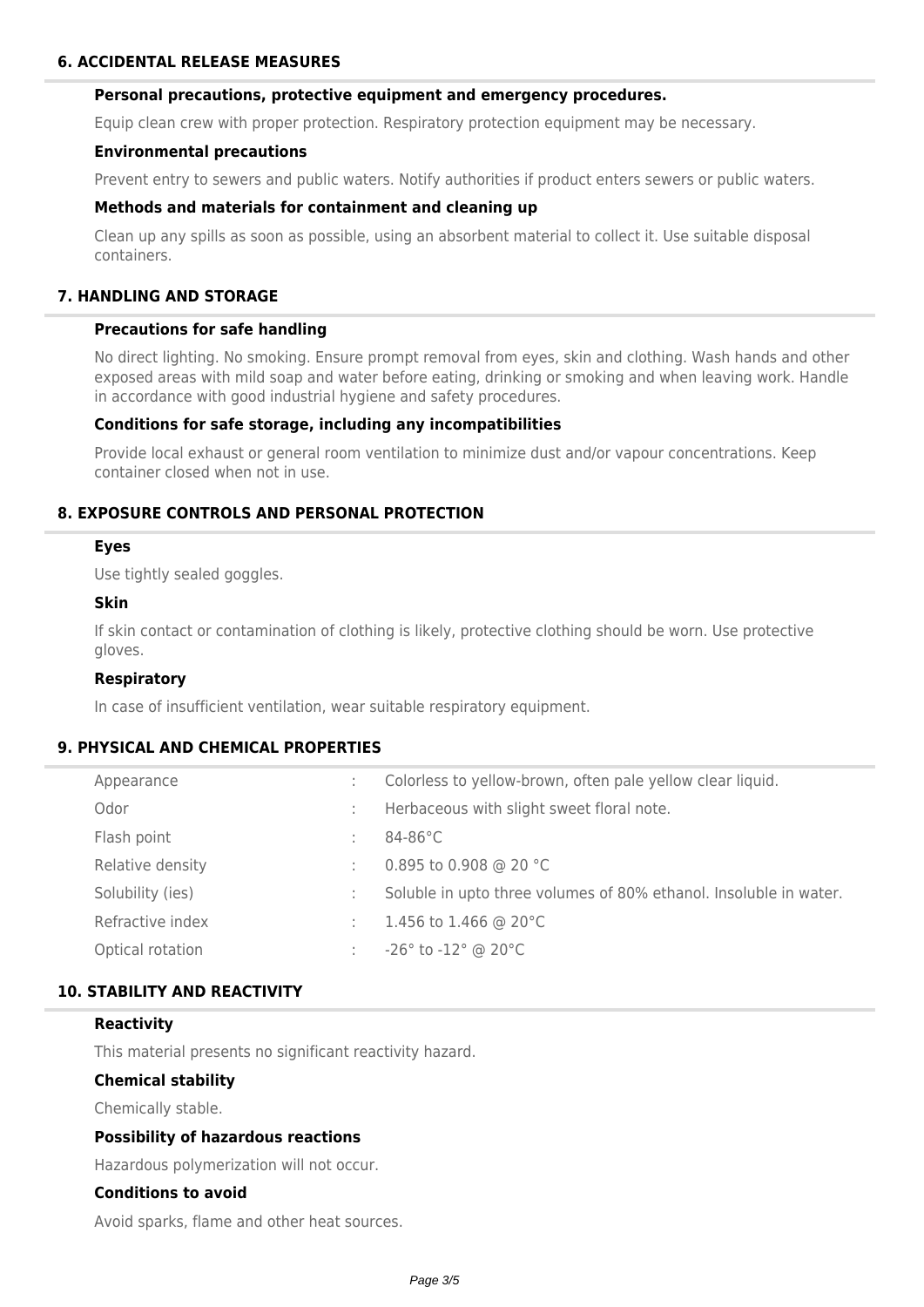## **Incompatible materials**

Strong oxidizing agents.

## **Hazardous decomposition products**

Carbon Oxides.

### **11. TOXICOLOGICAL INFORMATION**

### **Acute toxicity**

Shall not be classified as acutely toxic.

### **Carcinogenicity**

None of the components of this material are listed as a carcinogen.

#### **Chronic toxicity**

May cause allergic reactions on skin.

## **Specific target organ toxicity**

Shall not be classified as a specific target organ toxicant.

## **Reproductive toxicity**

No adverse effects on reproduction are known.

#### **Inhalation**

Inhalation of high concentrations of vapor may result in irritation of eyes, nose and throat, headache, nausea, and dizziness.

## **Skin contact**

Adverse skin effects should be prevented by normal care and personal hygiene.

#### **Eye contact**

Possible irritation should be prevented by wearing safety glasses.

#### **Ingestion**

Low order toxicity causing irritation of the stomach and intestines which results in nausea and vomiting

#### **Repeated exposure**

Repeated or prolonged contact may cause redness, irritation and scaling of skin (Dermatitis).

#### **Aspiration hazard**

Shall not be classified as presenting an aspirant hazard.

## **12. ECOLOGICAL INFORMATION**

#### **Ecotoxicity**

Shall not be classified as hazardous to the aquatic environment.

### **Persistence and degradability**

Not available.

#### **Bio - accumulative potential**

Not available

#### **Mobility in soil**

Not available.

### **Other adverse effects**

Not available.

### **13. DISPOSAL CONSIDERATION**

Dispose of product in accordance with local, state or provincial and federal regulations. Check with local municipal authority to ensure compliance. It is a dangerous waste, only packaging which are approved (e.g.